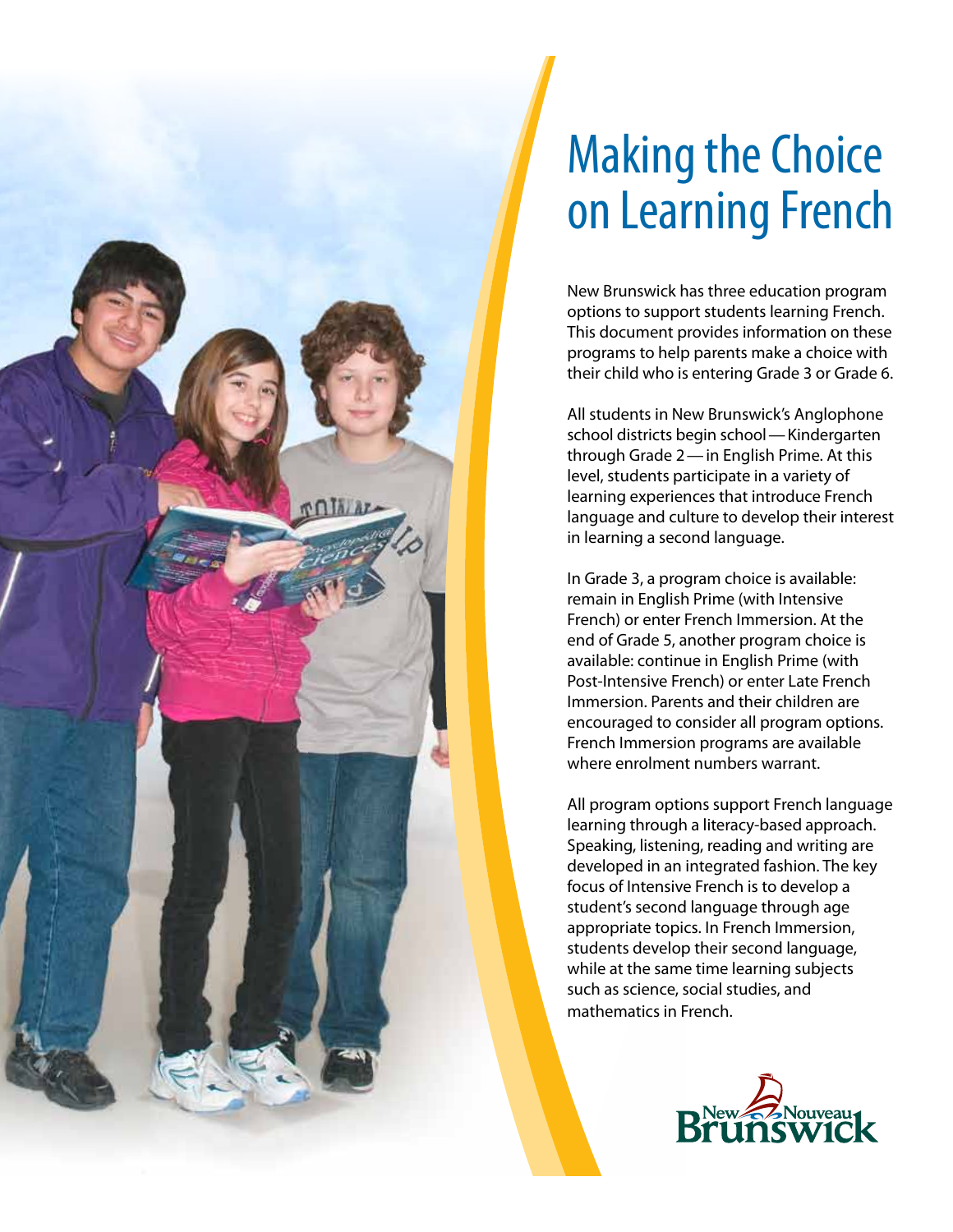## Program Options

| <b>Grades</b> | <b>New Brunswick Education Program Options</b>                                             |                                        |                            |
|---------------|--------------------------------------------------------------------------------------------|----------------------------------------|----------------------------|
| $K-2$         | English Prime with learning experiences to introduce French language and culture           |                                        |                            |
| 3             | English Prime with learning experiences to introduce<br><b>French language and culture</b> |                                        | French<br><b>Immersion</b> |
| 4             | <b>English Prime with Pre-Intensive French</b>                                             |                                        |                            |
| 5             | <b>English Prime with Intensive French</b>                                                 |                                        |                            |
| $6 - 10$      | <b>English Prime with Post-Intensive French</b>                                            | <b>Late French</b><br><b>Immersion</b> |                            |
| $11 - 12$     | <b>Blended High School Program</b>                                                         |                                        |                            |

## English Prime (Kindergarten to Grade 10)

From Kindergarten to Grade 3, students spend 30 minutes per week participating in a variety of learning experiences that expose them to French language and culture. In Grade 3, examples of the learning experiences include celebration of French culture (in the class, school or community), a virtual tour of French cultural landmarks in New Brunswick, exploration of French art and contemporary music, and participation in readers' theatre.

From Grade 4 to Grade 10, students participate in three phases of Intensive French: Pre-Intensive, Intensive and Post-Intensive, all of which use a similar approach. The focus is on oral communication first, helping students to develop their conversational speaking ability. Oral communication is then supported by reading and writing activities. All skills are developed through projects based on topics related to students' interests.

In Grade 4, Pre-Intensive French is offered two or three times per week for a total of 150 minutes. Oral communication and either reading or writing in French occur in each class.

In Grade 5, Intensive French is offered 60 per cent of the day (approximately 3 hours and 15 minutes) for five months of the school year, generally in the first term. Oral communication, reading and writing in French occur daily. In the remaining 40 per cent of the day, mathematics, and other subjects such as music and physical education are taught in English. During this part of the school year, students do not receive instruction in English language arts, science, social studies, health or personal development and career planning. However, students are encouraged to continue reading at home in English.

In the other part of the Grade 5 school year, instruction in French is offered two or three times per week for a total of 150 minutes. All other subjects are taught in English. Some combining of learning outcomes in English language arts, science, social studies, health or personal development and career planning is necessary in order to achieve the goals of these subjects.

From Grades 6 to 8, Post-Intensive French is offered three or four times per week for a total of 200 minutes. Oral communication and either reading or writing in French occur in each class.

In Grades 9 and 10, Post-Intensive French is offered as a 90-hour course each year, giving students a total of 180 hours of instruction over the two years.

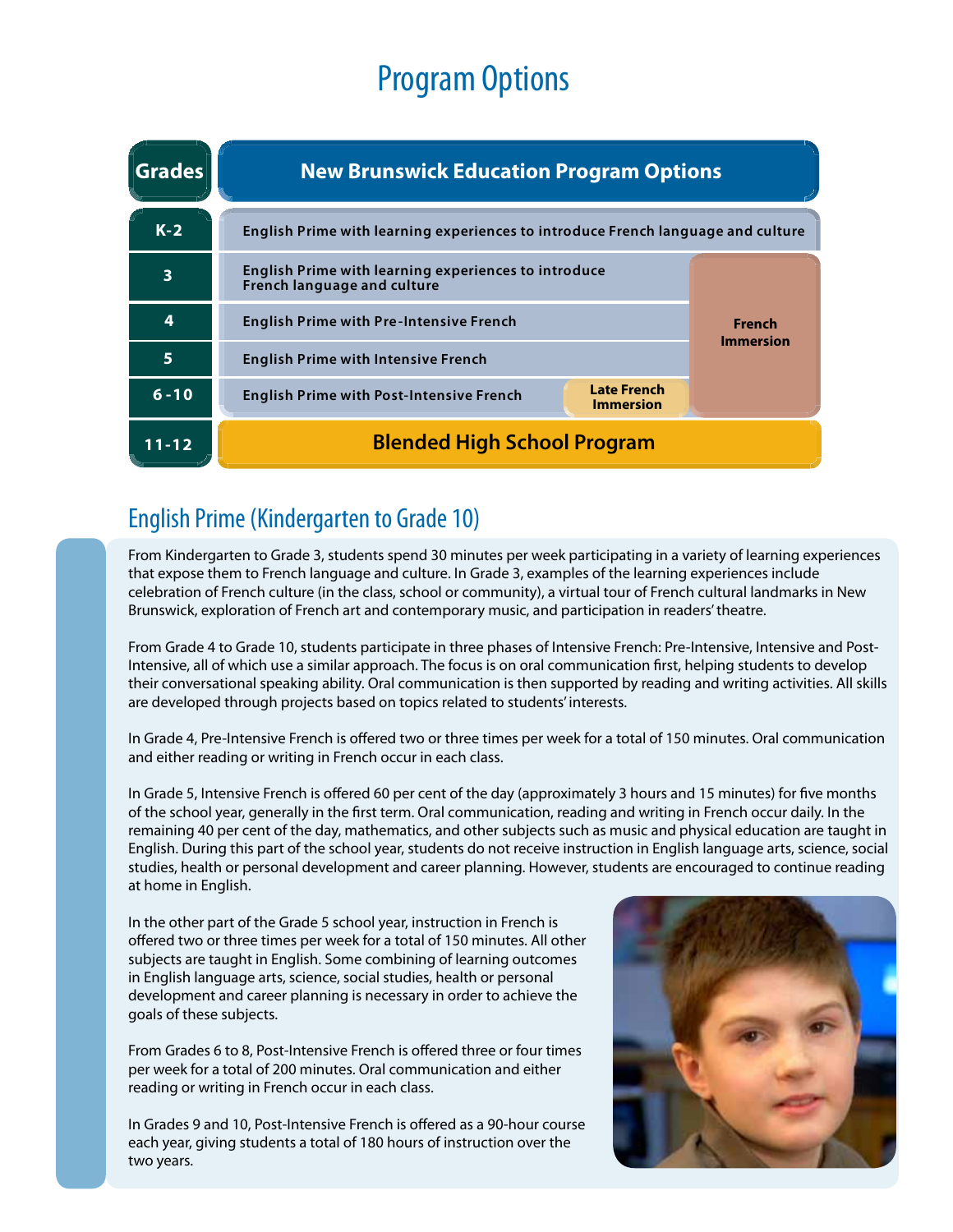### French Immersion (Grade 3 to Grade 10)

In Grade 3 French Immersion, students spend the first three months of the school year, approximately three hours per day, learning to speak, read and write in French by exploring topics such as their interests, their preferences, their school and their community.

From the start of Grade 3, mathematics and art are learned in French; music and physical education may be learned in French and/or English. The goal is to have 80 per cent of instructional time in French over the course of the year. Students have 150 minutes of English language arts instruction per week to support continued development of first language skills. Some topics, such as citizenship and invisible forces, from science and social studies are addressed through English language arts. At the beginning of December, students ease into an expanded study of language arts, science, social studies, health, and personal development and career planning in French while continuing to build language proficiency.

In Grades 4 and 5 French Immersion, the majority of subjects continue to be taught in French resulting in 80 per cent of instructional time in French over the course of the year. Students have 150 minutes of English language arts instruction per week to support continued development of first language skills.

In Grades 6, 7 and 8 French Immersion, students have 70 per cent of their instruction in French over the course of the year. Students also have English language arts instruction to support continued development of first language skills.

In Grades 9 and 10 French Immersion, students will take a minimum of 50 per cent of their courses in French, each school year.

### Late French Immersion (Grade 6 to Grade 10)

Grade 6 is the second entry point for French Immersion in the New Brunswick school system. Students build on the French language skills developed in earlier grades. At the beginning of the school year, an emphasis is placed on developing students' speaking, reading and writing skills in French. This initial focus helps students transition more easily to learning subjects in French.

In Late French Immersion, Grades 6 through 8, the majority of subjects are taught in French resulting in a minimum of 70 per cent of instructional time in French over the course of the year. Students continue to have English language arts instruction to support development of first language skills.

In Grades 9 and 10, Late French Immersion students take a minimum of 50 per cent of their courses in French each school year.



## Blended High School Program (Grades 11 and 12)

Instruction in French is compulsory until the end of Grade 10. Students are encouraged, however, to continue taking courses in French until the end of Grade 12 to strengthen their skills and help them achieve the oral proficiency targets. The oral proficiency targets established for both programs are based on the understanding that students will continue in the program of their choice until high school graduation.

French second language courses in Grades 11 and 12 are open to all students who achieve an oral proficiency level of Intermediate or higher at the end of Grade 10. Such courses include French language arts and a range of compulsory and elective courses offered in French. The availability of these courses may vary according to the size of the school. Students who do not reach Intermediate have additional instructional opportunities to improve their French language skills in Grades 11 and 12 through Post-Intensive French courses.